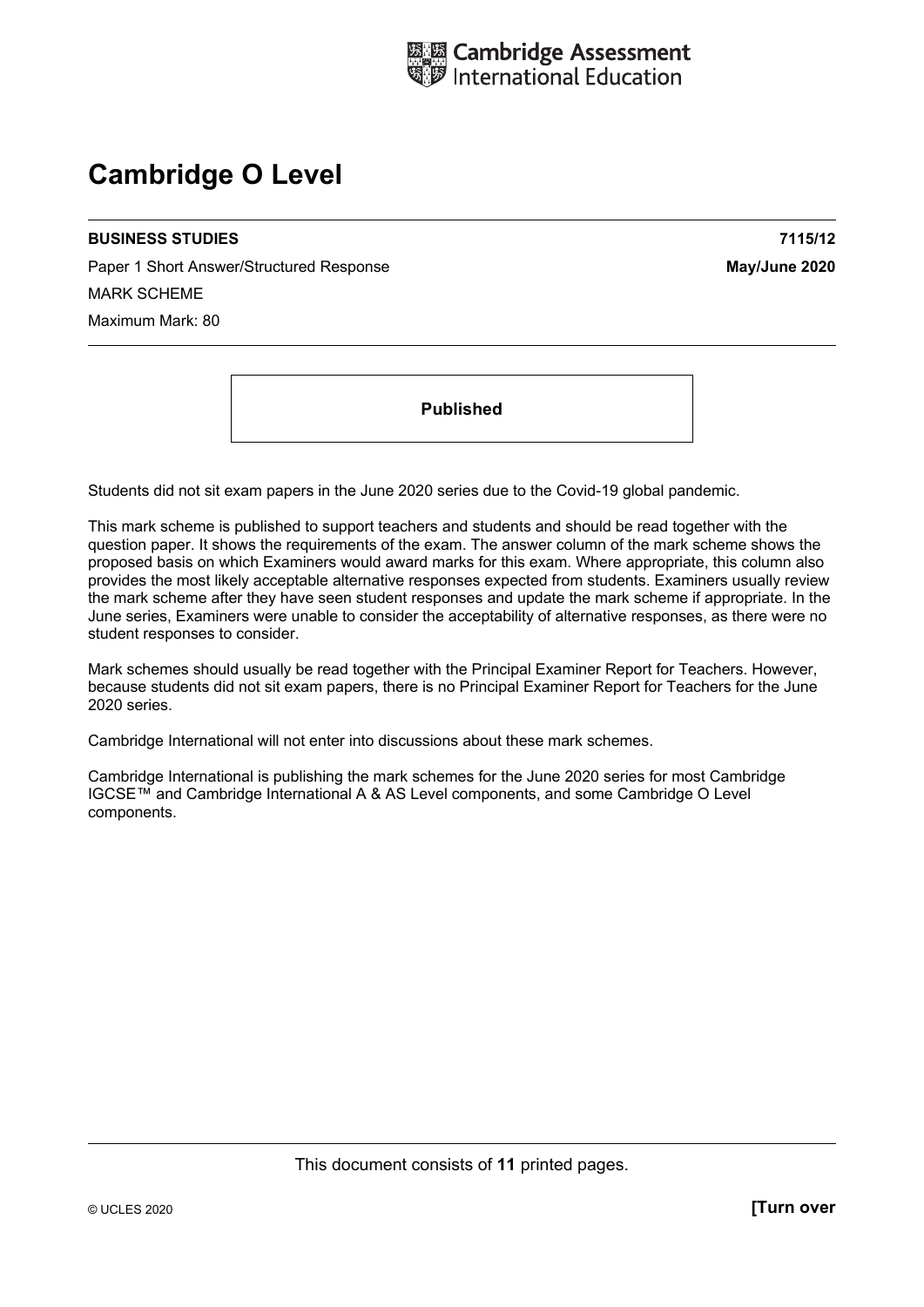# **Generic Marking Principles**

These general marking principles must be applied by all examiners when marking candidate answers. They should be applied alongside the specific content of the mark scheme or generic level descriptors for a question. Each question paper and mark scheme will also comply with these marking principles.

GENERIC MARKING PRINCIPLE 1:

Marks must be awarded in line with:

- the specific content of the mark scheme or the generic level descriptors for the question
- the specific skills defined in the mark scheme or in the generic level descriptors for the question
- the standard of response required by a candidate as exemplified by the standardisation scripts.

GENERIC MARKING PRINCIPLE 2:

Marks awarded are always **whole marks** (not half marks, or other fractions).

GENERIC MARKING PRINCIPLE 3:

Marks must be awarded **positively**:

- marks are awarded for correct/valid answers, as defined in the mark scheme. However, credit is given for valid answers which go beyond the scope of the syllabus and mark scheme, referring to your Team Leader as appropriate
- marks are awarded when candidates clearly demonstrate what they know and can do
- marks are not deducted for errors
- marks are not deducted for omissions
- answers should only be judged on the quality of spelling, punctuation and grammar when these features are specifically assessed by the question as indicated by the mark scheme. The meaning, however, should be unambiguous.

GENERIC MARKING PRINCIPLE 4:

Rules must be applied consistently e.g. in situations where candidates have not followed instructions or in the application of generic level descriptors.

GENERIC MARKING PRINCIPLE 5:

Marks should be awarded using the full range of marks defined in the mark scheme for the question (however; the use of the full mark range may be limited according to the quality of the candidate responses seen).

GENERIC MARKING PRINCIPLE 6:

Marks awarded are based solely on the requirements as defined in the mark scheme. Marks should not be awarded with grade thresholds or grade descriptors in mind.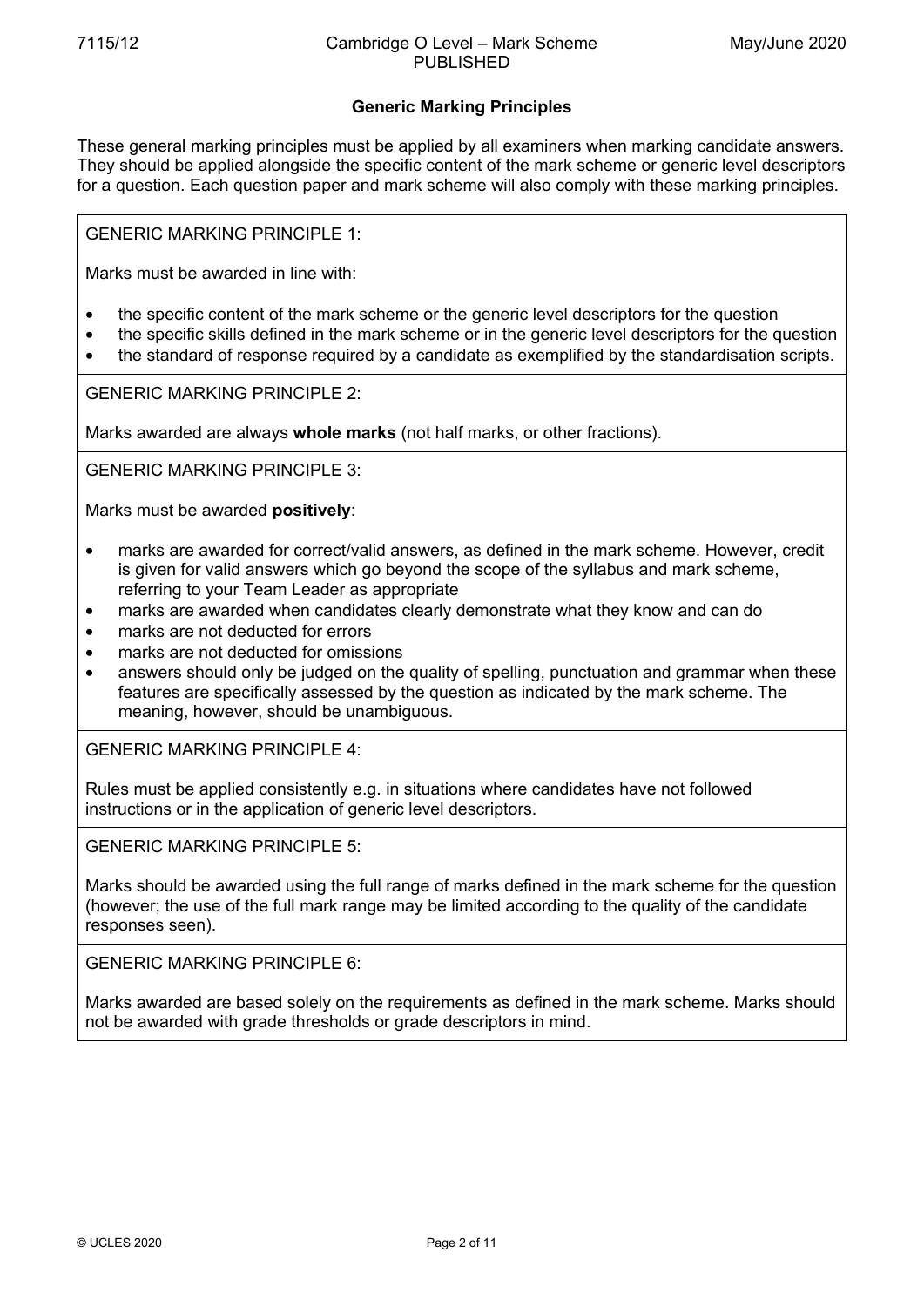## 7115/12 Cambridge O Level – Mark Scheme PUBLISHED

| Question | Answer                                                                                                                                                                                                                                                                                                                                                                                                                                    | <b>Marks</b> |
|----------|-------------------------------------------------------------------------------------------------------------------------------------------------------------------------------------------------------------------------------------------------------------------------------------------------------------------------------------------------------------------------------------------------------------------------------------------|--------------|
| 1(a)     | Define 'specialisation'.                                                                                                                                                                                                                                                                                                                                                                                                                  | $\mathbf{2}$ |
|          | Award 2 marks for a full definition. Award 1 mark for a partial definition.                                                                                                                                                                                                                                                                                                                                                               |              |
|          | Way in which work is divided so each worker concentrates on a specific task<br>so become expert at it [2]                                                                                                                                                                                                                                                                                                                                 |              |
|          | When people and businesses concentrate on what they are best at [2]                                                                                                                                                                                                                                                                                                                                                                       |              |
|          | Partial definition e.g. workers do only one job [1]                                                                                                                                                                                                                                                                                                                                                                                       |              |
| 1(b)     | Identify two reasons why a government might introduce import<br>controls.                                                                                                                                                                                                                                                                                                                                                                 | $\mathbf{2}$ |
|          | Award 1 mark per reason.                                                                                                                                                                                                                                                                                                                                                                                                                  |              |
|          | Points might include:<br>Protect jobs from cheap labour in other countries<br>To improve trade deficit<br>٠<br>Protect newly started/infant industries<br>٠<br>To earn more revenue from tariffs<br>$\bullet$<br>Protect local businesses from low priced competition<br>$\bullet$<br>Protect important national or strategic industries<br>$\bullet$                                                                                     |              |
|          | Other appropriate responses should also be credited.                                                                                                                                                                                                                                                                                                                                                                                      |              |
| 1(c)     | Outline two ways DWT could try to ensure quality production.                                                                                                                                                                                                                                                                                                                                                                              | 4            |
|          | Award 1 mark for each relevant way.<br>Award 1 mark for each relevant reference to this business.                                                                                                                                                                                                                                                                                                                                         |              |
|          | Points might include:<br>Quality control [k] so check products before they are exported [app]<br>Quality assurance [k] when making solar panels [app]<br>$\bullet$<br>Training/recruit skilled employees [k] to make full use of specialisation<br>$\bullet$<br>[app]<br>Use better quality materials [k] which could afford to pay for as it is a low-<br>$\bullet$<br>cost country [app]<br>Use new technology/CAM/CAD [k]<br>$\bullet$ |              |
|          | Other appropriate responses should also be credited.                                                                                                                                                                                                                                                                                                                                                                                      |              |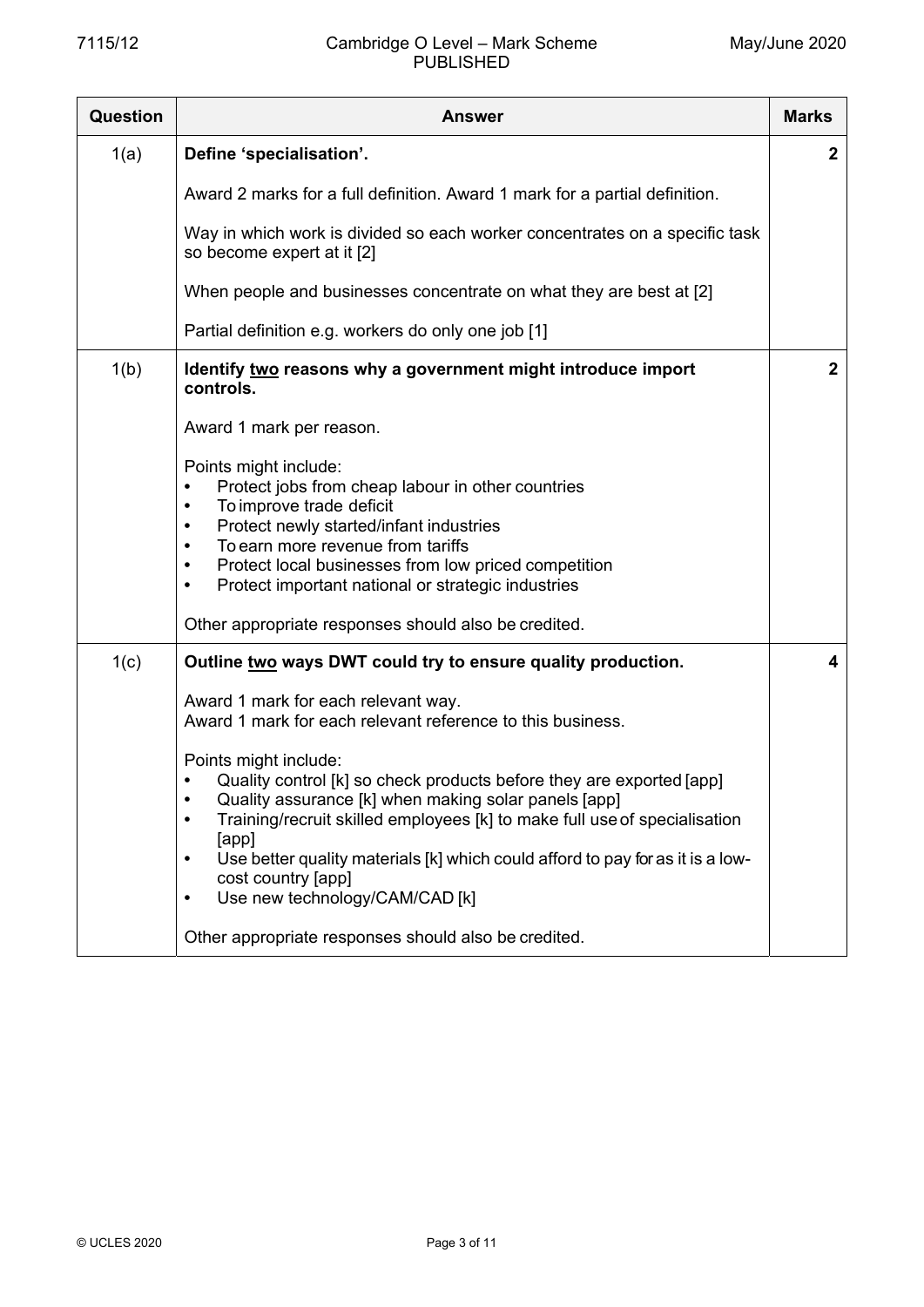| <b>Question</b> | <b>Answer</b>                                                                                                                                                                                                                                                                                                                                                                                                                                                                                                         | <b>Marks</b> |
|-----------------|-----------------------------------------------------------------------------------------------------------------------------------------------------------------------------------------------------------------------------------------------------------------------------------------------------------------------------------------------------------------------------------------------------------------------------------------------------------------------------------------------------------------------|--------------|
| 1(d)            | Explain one objective of each of the following stakeholder groups of<br>DWT.                                                                                                                                                                                                                                                                                                                                                                                                                                          | 6            |
|                 | Award 1 mark for identifying the objective of each stakeholder group (max 2).<br>Award 1 mark for each relevant reference made to this business (max 2).<br>Award 1 mark for each relevant explanation (max 2).                                                                                                                                                                                                                                                                                                       |              |
|                 | Points might include:<br><b>Customers</b><br>would want high quality products [k] to achieve value for money [an]<br>which is why quality production is important [app]<br>may want affordable prices [k]<br>$\bullet$                                                                                                                                                                                                                                                                                                |              |
|                 | Pressure groups<br>encourage the use of sustainable methods [k] such as solar panels<br>$\bullet$<br>[app] to protect the environment [an]<br>reduce/limit amount of pollution/environmental damage[k]<br>$\bullet$                                                                                                                                                                                                                                                                                                   |              |
|                 | Other appropriate responses should also be credited.                                                                                                                                                                                                                                                                                                                                                                                                                                                                  |              |
| 1(e)            | Do you think that all businesses will benefit from operating in a country<br>which is experiencing rapid economic growth? Justify your answer.                                                                                                                                                                                                                                                                                                                                                                        | 6            |
|                 | Award up to 2 marks for identification of relevant issues.<br>Award up to 2 marks for relevant development of points.<br>Award 2 marks for justified decision as to whether all businesses will benefit<br>from operating in a country which is experiencing rapid economic growth.                                                                                                                                                                                                                                   |              |
|                 | Points might include:<br>Economic growth increases consumer incomes [k] which increases<br>demand for most goods [an]<br>Rapid economic growth can lead to higher rate of inflation [k] which<br>$\bullet$<br>raises firms' costs/reduces profit margin [an]<br>Patterns of consumer demand might change [k] reducing revenue for<br>$\bullet$<br>some businesses [an]<br>Could lead to shortage of skilled workers [k] so have to offer pay to<br>$\bullet$<br>attract/retain employees leading to higher costs [an] |              |
|                 | Justification might include:<br>No - unlikely all businesses will benefit as it depends on what they sell as<br>if they sell basic goods, customers may switch to more expensive items<br>as their incomes increase leading to fewer sales for some businesses<br>and higher sales for others. [eval] [eval]                                                                                                                                                                                                          |              |
|                 | Other appropriate responses should also be credited.                                                                                                                                                                                                                                                                                                                                                                                                                                                                  |              |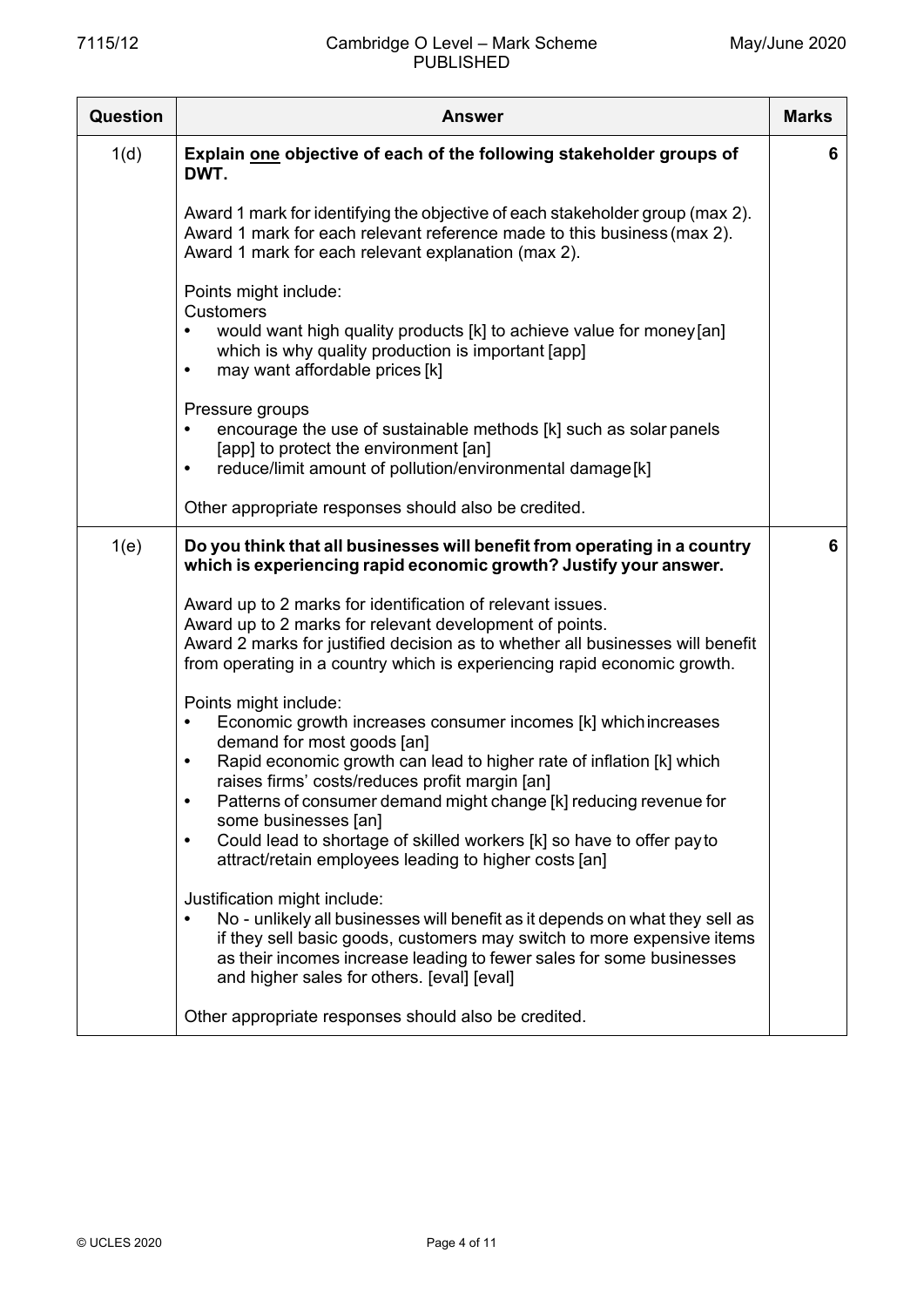## 7115/12 Cambridge O Level – Mark Scheme PUBLISHED

| Question | <b>Answer</b>                                                                                                                                                                                                                                                                | <b>Marks</b> |
|----------|------------------------------------------------------------------------------------------------------------------------------------------------------------------------------------------------------------------------------------------------------------------------------|--------------|
| 2(a)     | Define 'trade union'.                                                                                                                                                                                                                                                        | $\mathbf{2}$ |
|          | Award 2 marks for a full definition. Award 1 mark for a partial definition.                                                                                                                                                                                                  |              |
|          | Group of workers who join together to ensure their interests/rights are                                                                                                                                                                                                      |              |
|          | protected [2]<br>Organisation which represents the workers and fights for improvements to pay<br>and conditions [2]                                                                                                                                                          |              |
|          | Partial definition e.g. A group who fight for workers' rights [1]                                                                                                                                                                                                            |              |
| 2(b)     | Calculate the average cost of one motorcycle. Show your working.                                                                                                                                                                                                             | $\mathbf 2$  |
|          | Award 2 marks for a correct calculation: 400                                                                                                                                                                                                                                 |              |
|          | Award 1 mark for correct method e.g. 1 200 000/3000<br>OR total cost / total output                                                                                                                                                                                          |              |
| 2(c)     | State four features of an income statement.                                                                                                                                                                                                                                  | 4            |
|          | Award 1 mark for each relevant feature.                                                                                                                                                                                                                                      |              |
|          | Points might include:<br>Revenue<br>Cost of sales<br>$\bullet$<br><b>Gross Profit</b><br>$\bullet$                                                                                                                                                                           |              |
|          | Profit (for the year)<br>$\bullet$<br><b>Retained Profit</b><br>$\bullet$<br><b>Expenses</b>                                                                                                                                                                                 |              |
|          | Other appropriate responses should also be credited.                                                                                                                                                                                                                         |              |
| 2(d)     | Explain two possible problems for MLC of relocating its operations to<br>another country.                                                                                                                                                                                    | 6            |
|          | Award 1 mark for identification of each relevant problem (max 2).<br>Award 1 mark for each relevant reference made to this business (max 2).<br>Award 1 mark for each relevant explanation (max 2).                                                                          |              |
|          | Points might include:<br>Access to suitable employees/not easy to find employees [k] as at new<br>site will need 150 new employees [app] increasing recruitment/training<br>costs [an]                                                                                       |              |
|          | Access to/cost of suitable land [k] as will need a big space[an] to make<br>$\bullet$<br>motorcycles [app]<br>Different legal controls/standards [k] in the new factory [app] which may<br>$\bullet$<br>mean have to change how/where operate [an]                           |              |
|          | Could be further away from market/suppliers/need to find new suppliers<br>$\bullet$<br>[k] which increases transport costs [an]<br>Communication problems [k] as may need to learn a new language [an]<br>$\bullet$<br>so takes longer to complete on-the-job training [app] |              |
|          | Other appropriate responses should also be credited.                                                                                                                                                                                                                         |              |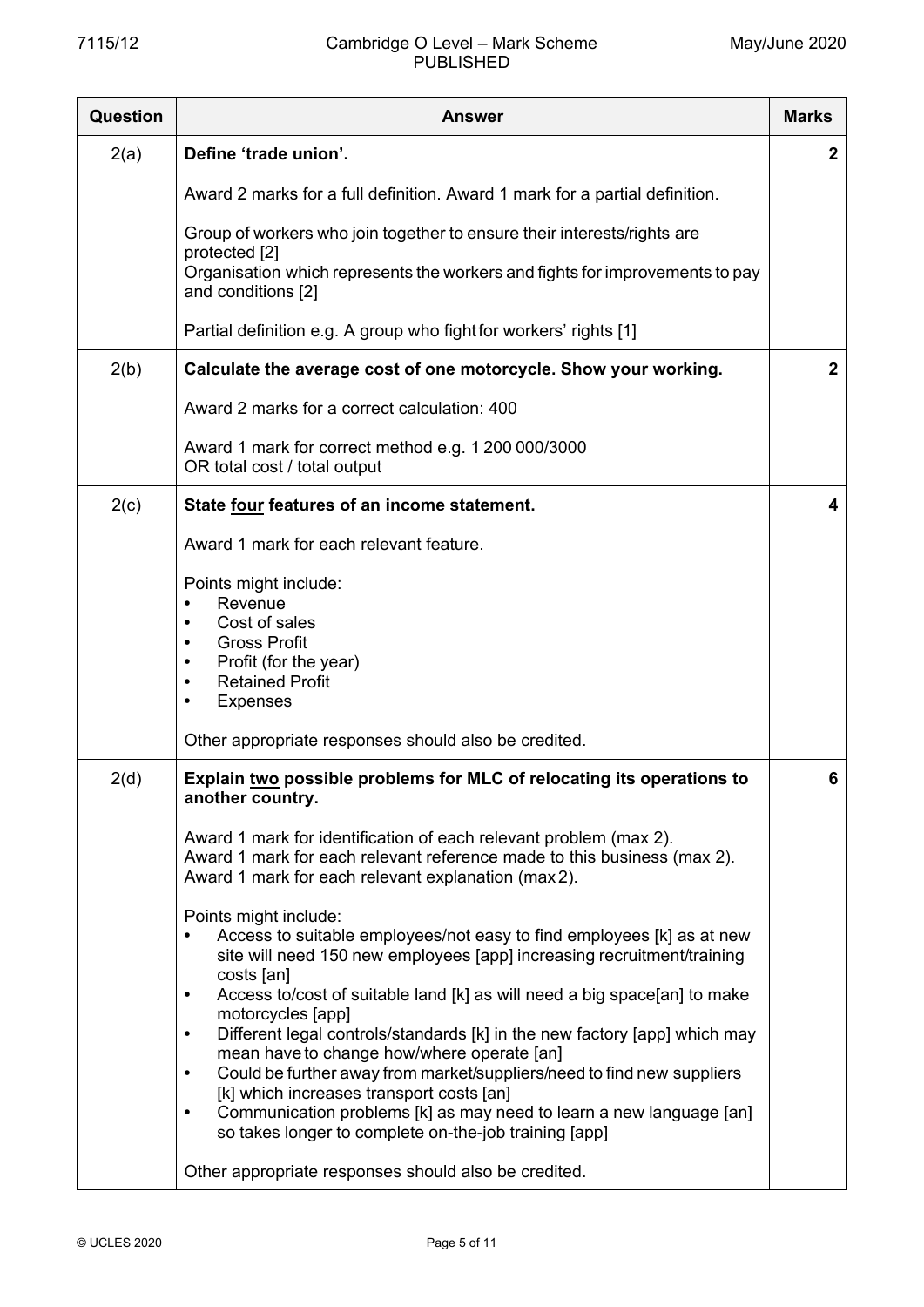| Question | <b>Answer</b>                                                                                                                                                                                                                                                                                                                                                                                                                                                              | <b>Marks</b> |
|----------|----------------------------------------------------------------------------------------------------------------------------------------------------------------------------------------------------------------------------------------------------------------------------------------------------------------------------------------------------------------------------------------------------------------------------------------------------------------------------|--------------|
| 2(e)     | Do you think on-the-job training is a better method of training for a<br>manufacturing business to use than off-the-job training? Justify your<br>answer.                                                                                                                                                                                                                                                                                                                  | 6            |
|          | Award up to 2 marks for identification of relevant points.<br>Award up to 2 marks for relevant development of points.<br>Award 2 marks for justified decision as to whether on-the-job training is a<br>better method of training for a manufacturing business to use than<br>off-the-job training.                                                                                                                                                                        |              |
|          | Points might include:<br>Off-the-job training:<br>Not necessarily tailored to individual business [k]<br>Have to pay more/high cost for specialists [k] which increases costs [an]<br>Skills might not be available in the business [k] so benefit fromnew<br>$\bullet$<br>techniques/ideas [an]<br>Allows for mistakes to be made when learning [k] so less likely to waste<br>$\bullet$<br>resources when working/lower risk of damaging business reputation [an]        |              |
|          | On-the-job training:<br>Can reinforce errors/bad habits of trainer [k] reducing sales/damage<br>$\bullet$<br>reputation [an]<br>Fewer new ideas/skills will be taught [k]<br>$\bullet$<br>Control what is taught/employees learn exact way business wants things<br>$\bullet$<br>done [k] so workers only learn skills needed [an]<br>Employees can carry on working [k] so some output is still produced [an]<br>$\bullet$<br>Cheaper (than off-the-job) [k]<br>$\bullet$ |              |
|          | Justification may include:<br>No, as it depends what the training is for $-$ if using new techniques/<br>$\bullet$<br>machines the business may not have a suitable person to train others<br>so on-the-job is not an option so it would have no choice and would<br>have to use off-the-job training. [eval] [eval]                                                                                                                                                       |              |
|          | Other appropriate responses should also be credited.                                                                                                                                                                                                                                                                                                                                                                                                                       |              |

| Question | Answer                                                                                                                                                                                                                      | <b>Marks</b> |
|----------|-----------------------------------------------------------------------------------------------------------------------------------------------------------------------------------------------------------------------------|--------------|
| 3(a)     | Define 'business plan'.                                                                                                                                                                                                     |              |
|          | Award 2 marks for a full definition. Award 1 mark for a partial definition.                                                                                                                                                 |              |
|          | A document containing the business aims/objectives and important details<br>about the operations, finance and owners of a business [2]<br>States aim and/or objectives and shows how business aims to achieve them<br>$[2]$ |              |
|          | Partial definition e.g. a document showing what the business intends to do<br>$[1]$                                                                                                                                         |              |
|          | Other appropriate responses should also be credited.                                                                                                                                                                        |              |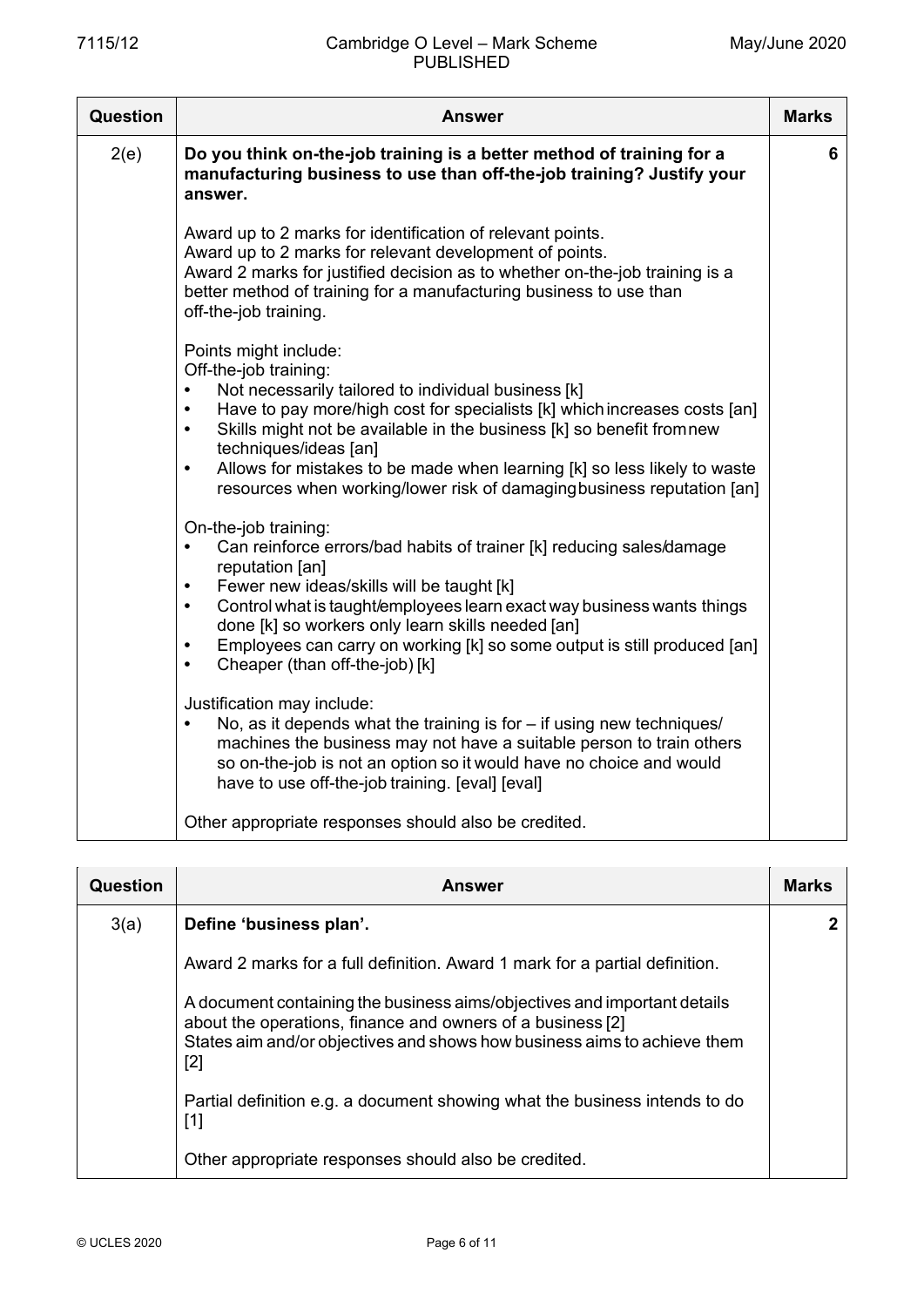| Question | <b>Answer</b>                                                                                                                                                                                                                                                                                                                                                                                                                                                                                            | <b>Marks</b> |
|----------|----------------------------------------------------------------------------------------------------------------------------------------------------------------------------------------------------------------------------------------------------------------------------------------------------------------------------------------------------------------------------------------------------------------------------------------------------------------------------------------------------------|--------------|
| 3(b)     | Identify two reasons why a business might downsize its workforce.                                                                                                                                                                                                                                                                                                                                                                                                                                        | $\mathbf{2}$ |
|          | Award one mark per reason (max 2).                                                                                                                                                                                                                                                                                                                                                                                                                                                                       |              |
|          | Points might include:<br>Economic crisis<br>$\bullet$<br>Factory/shop/office closure<br>٠<br>Merger or takeover<br>Need to reduce costs<br>$\bullet$<br>Changes in management/strategy<br>$\bullet$<br>Automation or replaced by machinery<br>$\bullet$<br>Excess workforce<br>$\bullet$<br>Relocation<br>$\bullet$                                                                                                                                                                                      |              |
|          | Other appropriate responses should also be credited.                                                                                                                                                                                                                                                                                                                                                                                                                                                     |              |
| 3(c)     | Outline two reasons why Kala's business might need finance.                                                                                                                                                                                                                                                                                                                                                                                                                                              | 4            |
|          | Award 1 mark for each relevant reason (max 2).<br>Award 1 mark for each relevant reference to this business. (max 2).<br>Points might include:<br>Increase working capital/examples such as buy inventory or<br>$\bullet$<br>materials/pay day to day costs [k] so prevent cash flow problems [app]<br>To expand/buy more non-current assets [k] so she can enter different<br>$\bullet$<br>market segments [app]<br>To pay for market research and advertising [k] of her sportswear [app]<br>$\bullet$ |              |
|          | Other appropriate responses should also be credited.                                                                                                                                                                                                                                                                                                                                                                                                                                                     |              |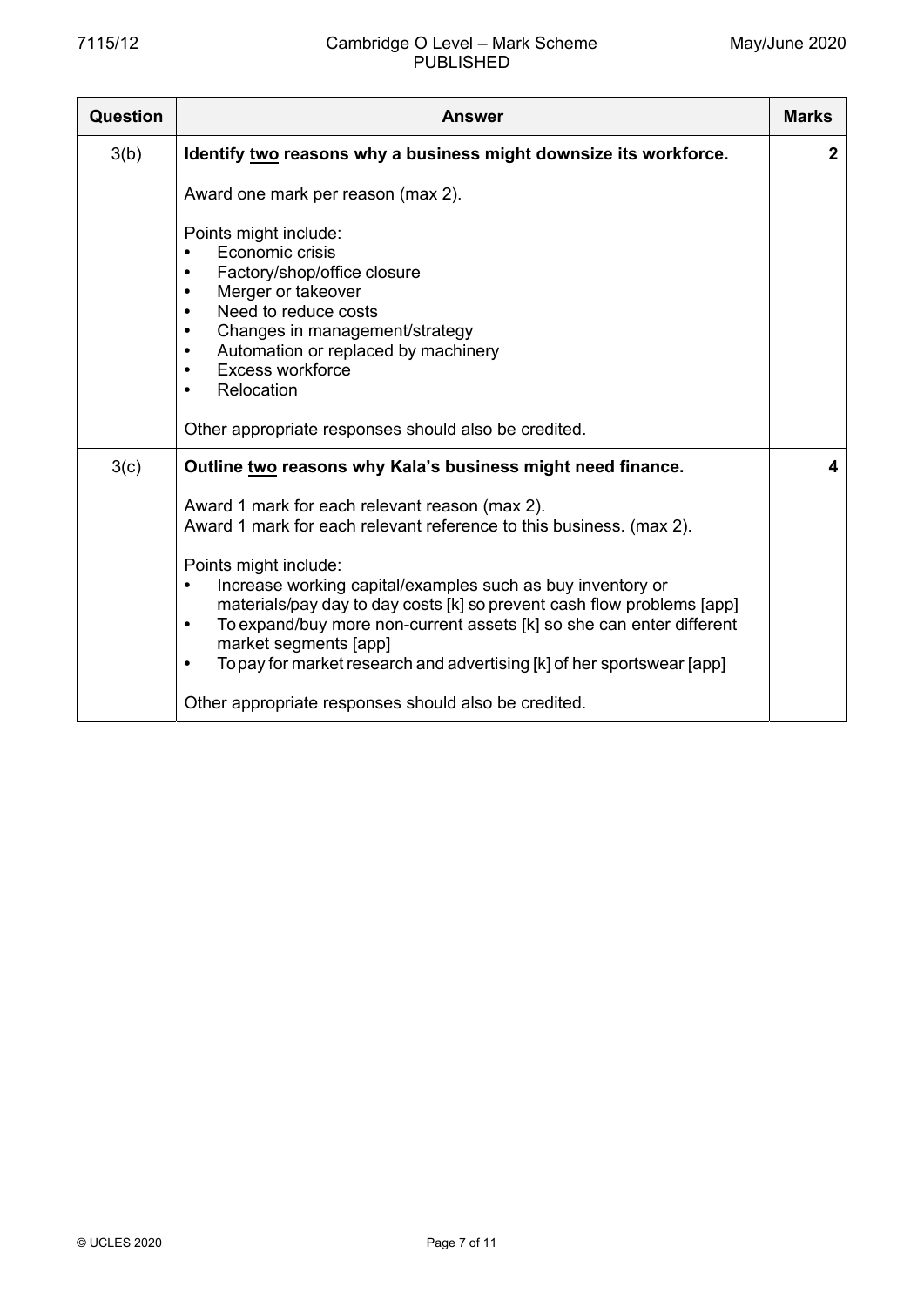| <b>Question</b> | <b>Answer</b>                                                                                                                                                                                                                                                                                                                                                                                                                                                                                                                                                                          | <b>Marks</b> |
|-----------------|----------------------------------------------------------------------------------------------------------------------------------------------------------------------------------------------------------------------------------------------------------------------------------------------------------------------------------------------------------------------------------------------------------------------------------------------------------------------------------------------------------------------------------------------------------------------------------------|--------------|
| 3(d)            | Explain one advantage and one disadvantage to Kala of using e-<br>commerce to sell her products.                                                                                                                                                                                                                                                                                                                                                                                                                                                                                       | 6            |
|                 | Award 1 mark for identification of each relevant advantage and<br>disadvantage (max 2).<br>Award 1 mark for each relevant reference made to this business (max 2).<br>Award 1 mark for each relevant explanation (max 2).                                                                                                                                                                                                                                                                                                                                                              |              |
|                 | Points might include:<br>Advantages:<br>Able to target customers [k] who are mainly women [app] so better able<br>to attract attention of people most likely to buy her products [an]<br>Less rent/fewer employees needed [k] which can help reduce costs [an]<br>$\bullet$<br>for her sportswear [app]<br>Easy to update [k] so keep customers informed [an] about the ways the<br>$\bullet$<br>products can be customised [app]<br>Widen market/more potential customers [k] which can increase revenue<br>$\bullet$<br>[an]                                                         |              |
|                 | Disadvantages:<br>Difficult to stand out from competition [k] at a time when she is worried<br>$\bullet$<br>about increased competition [app] leading to lower sales [an]<br>Not everyone has access to internet [k]<br>٠<br>No passing trade [k] so could mean fewer sales [an]<br>$\bullet$<br>Increased costs of postage/distribution [k] as need to arrange for<br>$\bullet$<br>delivery/vans [an]<br>Need to pay for pop-ups to advertise on popular sites [k]<br>$\bullet$<br>Lack of personal service [k]<br>$\bullet$<br>Customers may want to try before buy [k]<br>$\bullet$ |              |
|                 | Other appropriate responses should also be credited.                                                                                                                                                                                                                                                                                                                                                                                                                                                                                                                                   |              |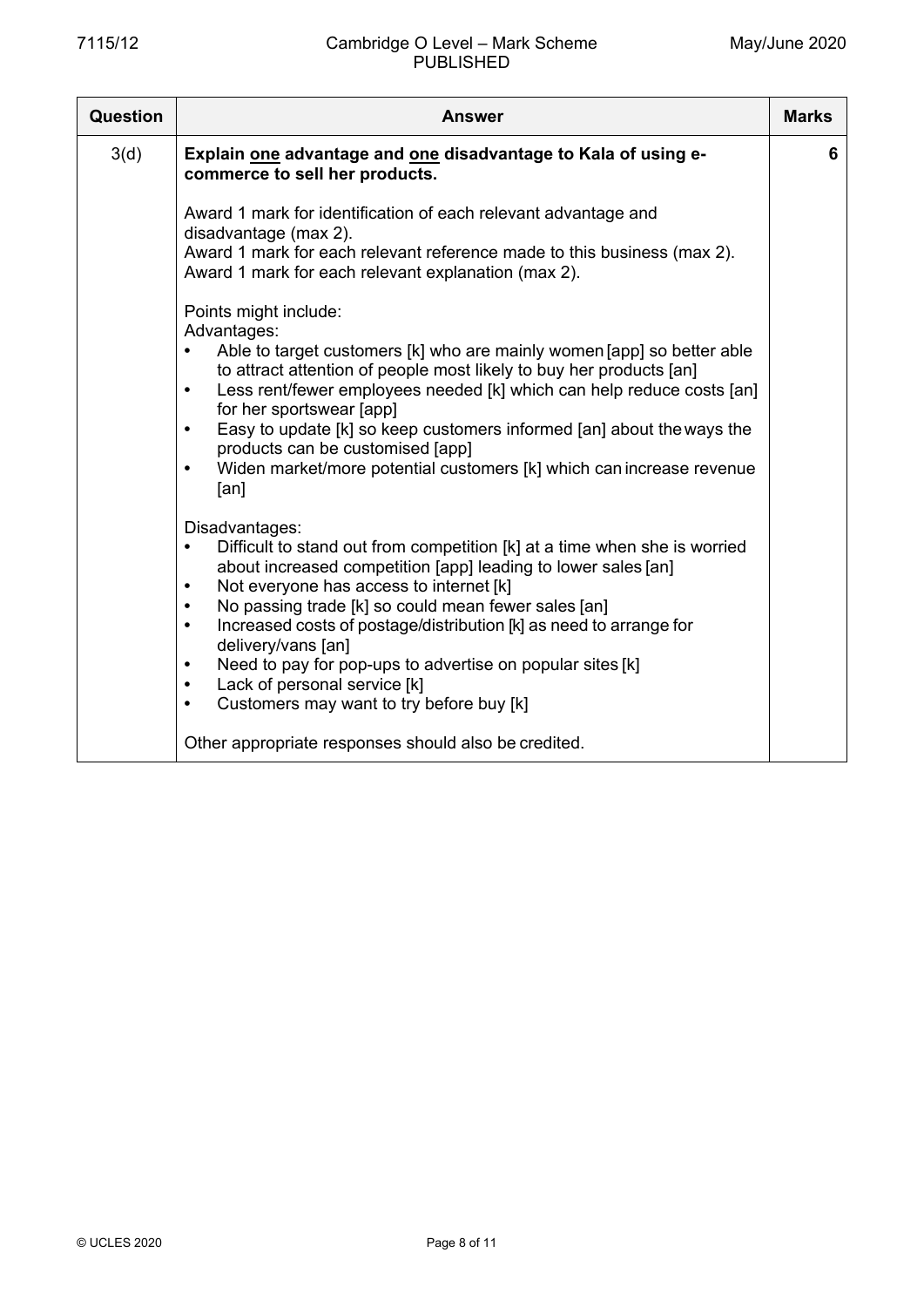| <b>Question</b> | <b>Answer</b>                                                                                                                                                                                                                                                                                                                                                                                                                                                                                                                                                                                                                                                                                                      | <b>Marks</b> |
|-----------------|--------------------------------------------------------------------------------------------------------------------------------------------------------------------------------------------------------------------------------------------------------------------------------------------------------------------------------------------------------------------------------------------------------------------------------------------------------------------------------------------------------------------------------------------------------------------------------------------------------------------------------------------------------------------------------------------------------------------|--------------|
| 3(e)            | Do you think selling to different market segments is the best way for a<br>small business to respond to increased competition? Justify your<br>answer.                                                                                                                                                                                                                                                                                                                                                                                                                                                                                                                                                             | 6            |
|                 | Award up to 2 marks for identification of relevant issues. Award up to 2<br>marks for relevant development of points.<br>Award 2 marks for justified decision as to whether selling to different market<br>segments is the best way for a small business to respond to increased<br>competition.                                                                                                                                                                                                                                                                                                                                                                                                                   |              |
|                 | Points might include:<br>Targeting a new segment:<br>Wider market base [k] could increase sales revenue [an]<br>Spreads risk [k] as not reliant on one market for sales [an]<br>$\bullet$<br>Need to know reaction/current level of competition [k] as customers<br>$\bullet$<br>may be loyal to other businesses so not easy toobtain sales [an]<br>High cost and time involved developing new products [k]<br>$\bullet$<br>Cost of promotion [k] as need to attract customer's attention [an]<br>$\bullet$<br>Other issues or ways could be discussed such as:<br>Could change prices e.g. lower prices could lead to lower profit<br>$\bullet$<br>margin/seen as lower quality [k] which could lower sales [an] |              |
|                 | Size of market could be a factor as if niche market [k] this will limit number of<br>$\bullet$<br>possible sales [an]                                                                                                                                                                                                                                                                                                                                                                                                                                                                                                                                                                                              |              |
|                 | Justification might include:<br>Yes, selling to other segments means spreading risk [k] as not reliant<br>$\bullet$<br>on one market for sales [an]. This is much better than charging lower<br>prices [k] could reduce revenue [an] if they cannot generate enough<br>extra sales to cover the price reduction which could be a major issue for<br>especially for a small business who not have the sufficient funds to be<br>keep lower prices [eval] so could struggle to remain competitive [eval]                                                                                                                                                                                                             |              |
|                 | Other appropriate responses should also be credited.                                                                                                                                                                                                                                                                                                                                                                                                                                                                                                                                                                                                                                                               |              |

| Question | <b>Answer</b>                                                                                                                                       | <b>Marks</b> |
|----------|-----------------------------------------------------------------------------------------------------------------------------------------------------|--------------|
| 4(a)     | Define 'profit'.                                                                                                                                    |              |
|          | Award 2 marks for a full definition. Award 1 mark for a partial definition.                                                                         |              |
|          | Profit is the amount of money that a business makes once costs have been<br>subtracted from the revenue [2]<br>Total revenue minus total costs [2]. |              |
|          | Partial definition e.g. money left after costs paid [1]                                                                                             |              |
|          | Note: For both marks must have idea that there is both sales and cost<br>element to profit.                                                         |              |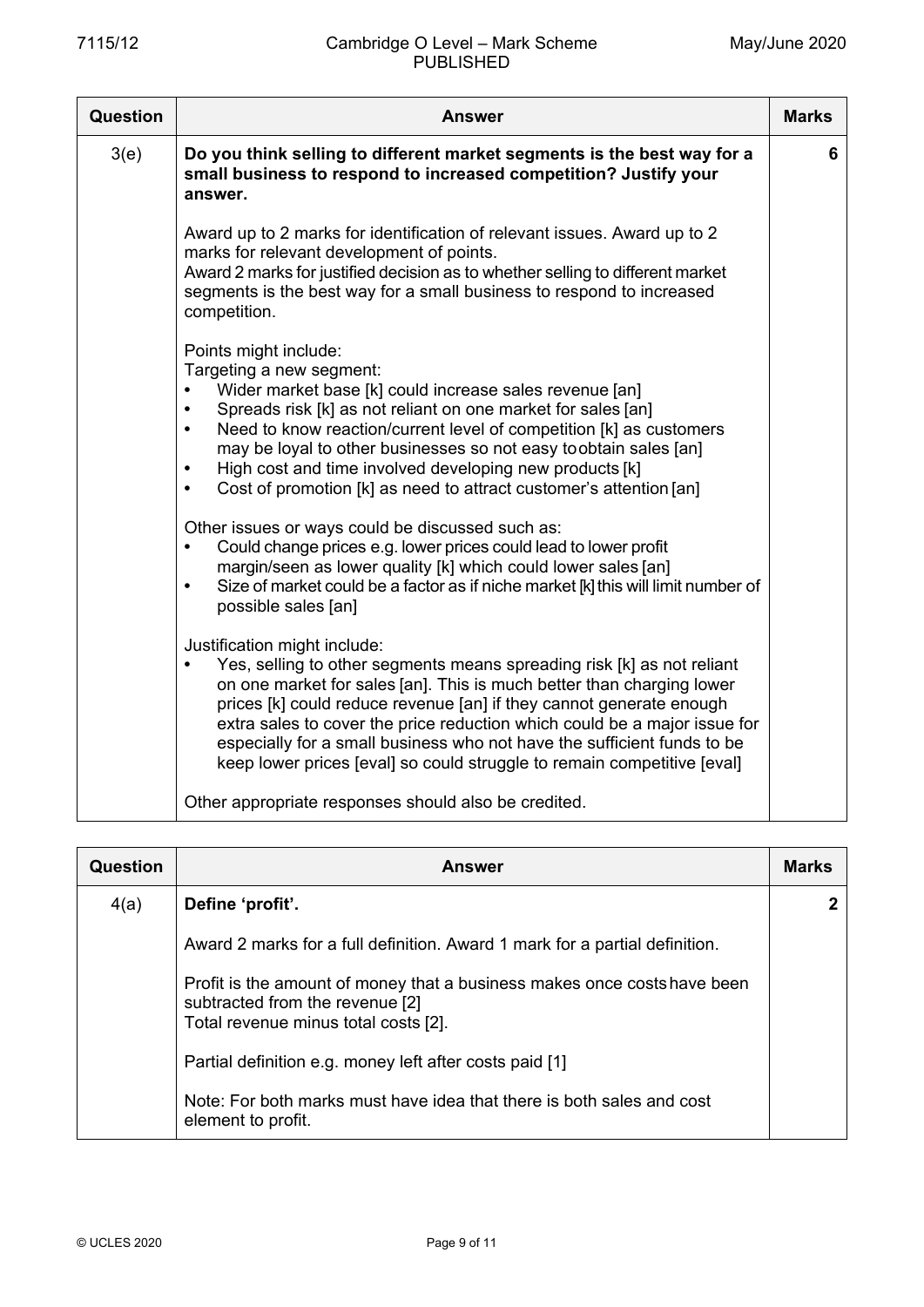| <b>Question</b> | <b>Answer</b>                                                                                                                                                                                                                                                                                                                                                                                                                                                                                                                                                                                                                                                                                                                                                                                                                                                                                           | <b>Marks</b> |
|-----------------|---------------------------------------------------------------------------------------------------------------------------------------------------------------------------------------------------------------------------------------------------------------------------------------------------------------------------------------------------------------------------------------------------------------------------------------------------------------------------------------------------------------------------------------------------------------------------------------------------------------------------------------------------------------------------------------------------------------------------------------------------------------------------------------------------------------------------------------------------------------------------------------------------------|--------------|
| 4(b)            | State two problems of using the number of employees to measure the<br>size of a business.                                                                                                                                                                                                                                                                                                                                                                                                                                                                                                                                                                                                                                                                                                                                                                                                               | $\mathbf{2}$ |
|                 | Award 1 mark per problem.                                                                                                                                                                                                                                                                                                                                                                                                                                                                                                                                                                                                                                                                                                                                                                                                                                                                               |              |
|                 | Points might include:<br>Might use a lot of machines,<br>Difficult to count part-time employees                                                                                                                                                                                                                                                                                                                                                                                                                                                                                                                                                                                                                                                                                                                                                                                                         |              |
|                 | Other appropriate responses should also be credited.                                                                                                                                                                                                                                                                                                                                                                                                                                                                                                                                                                                                                                                                                                                                                                                                                                                    |              |
| 4(c)            | Outline two possible ways ALB can try to reduce its costs.                                                                                                                                                                                                                                                                                                                                                                                                                                                                                                                                                                                                                                                                                                                                                                                                                                              | 4            |
|                 | Award 1 mark for each relevant way.<br>Award 1 mark for each relevant reference to this business.                                                                                                                                                                                                                                                                                                                                                                                                                                                                                                                                                                                                                                                                                                                                                                                                       |              |
|                 | Points might include:<br>Reduce number of employees [k] by making some of the 5000<br>employees redundant [app]<br>Close number of branches [k] from 300 [app]<br>$\bullet$<br>Reduce amount of wastage [k] by using less paper when dealing with<br>$\bullet$<br>business customers [app]                                                                                                                                                                                                                                                                                                                                                                                                                                                                                                                                                                                                              |              |
|                 | Other appropriate responses should also be credited.                                                                                                                                                                                                                                                                                                                                                                                                                                                                                                                                                                                                                                                                                                                                                                                                                                                    |              |
| 4(d)            | Explain two ways ALB could improve customer loyalty.                                                                                                                                                                                                                                                                                                                                                                                                                                                                                                                                                                                                                                                                                                                                                                                                                                                    | 6            |
|                 | Award 1 mark for identification of each relevant method (max 2).<br>Award 1 mark for each relevant reference made to this business (max 2).<br>Award 1 mark for each relevant explanation (max 2).                                                                                                                                                                                                                                                                                                                                                                                                                                                                                                                                                                                                                                                                                                      |              |
|                 | Points might include:<br>Communicate with customers e.g. newsletters, social media [k] so that<br>they remember your business [an] when they next need financial<br>services/help from bank [app]<br>Offer good quality service [k] so customers want to return [an] to the 300<br>$\bullet$<br>branches [app]<br>Train staff [k] so all 5000 employees [app] are able to offer a good<br>$\bullet$<br>quality service [an]<br>Ask for feedback e.g. surveys [k] to find out how/what they need to do to<br>$\bullet$<br>improve [an]<br>Resolve complaints quickly [k] so that customers don't change to<br>$\bullet$<br>another bank [an] as it is a competitive market [app]<br>Offer rewards/loyalty programs [k] such as discounts for business<br>$\bullet$<br>customers who also use them for its personal banking [an]<br>Offer extra services such as online/mobile phone app [k]<br>$\bullet$ |              |
|                 | Other appropriate responses should also be credited.                                                                                                                                                                                                                                                                                                                                                                                                                                                                                                                                                                                                                                                                                                                                                                                                                                                    |              |